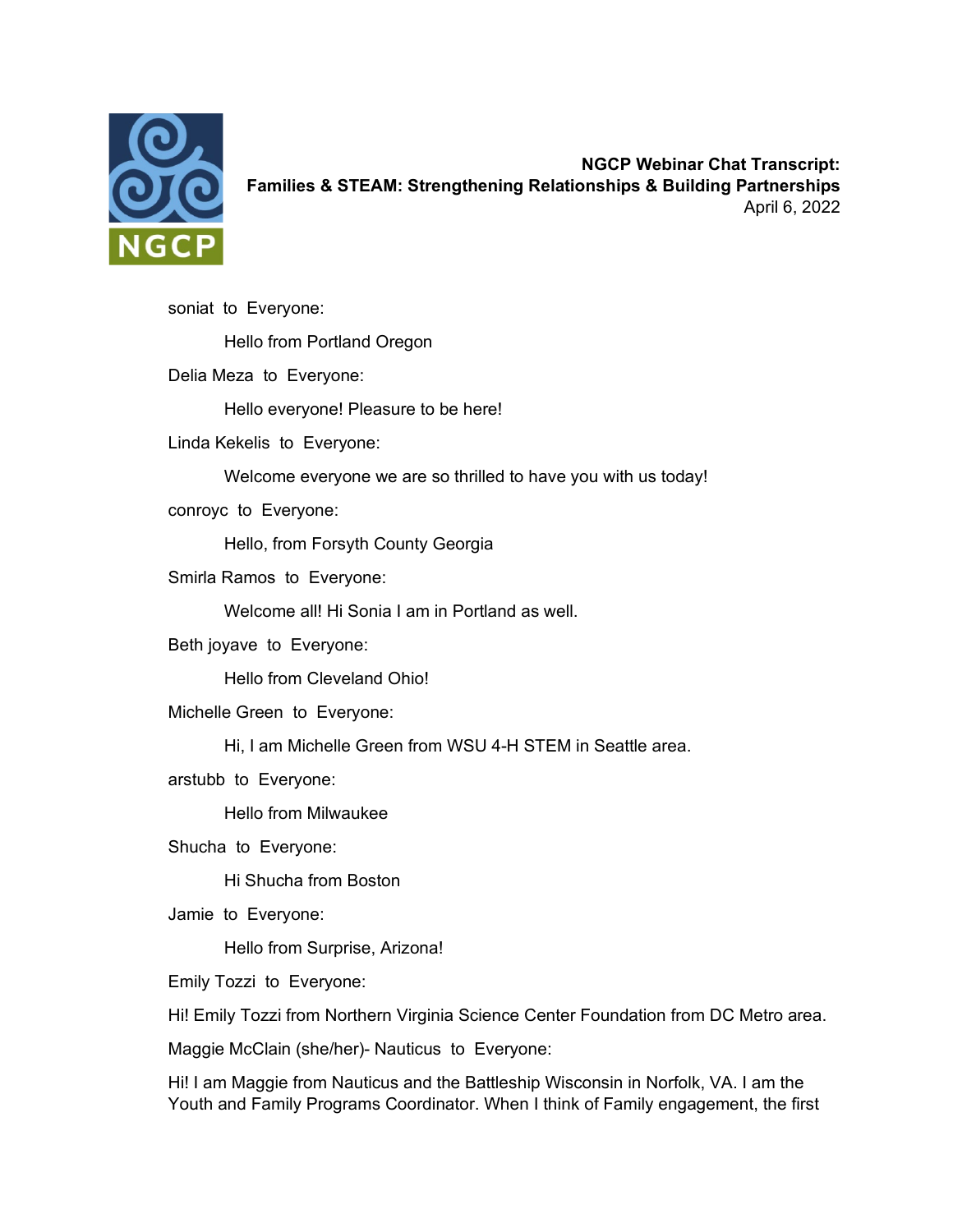thing that comes to mind is ensuring there is something to catch the interest of both parents and children alike.

Kathy McKay to Everyone:

Hello from a town with a population of 750 in Northern Colorado

Laurie Clark to Everyone:

Hello from The Children's Museum in Bryan, Texas!

Scott Pattison to Everyone:

Hello everyone. Scott Pattison here from TERC. Looking forward to the presentations!

Kata Lucas (she/her) to Everyone:

<https://ngcproject.org/>

Laurie Clark to Everyone:

STEM Activities are a wonderful way for families to enjoy each other. Maggie has a great point, interesting activities for parent & child alike is important!

13:02:32 From Carli Lidiak to Everyone:

Hello from the Mark Cuban Foundation AI Bootcamps!

Martina Efeyini to Everyone:

Hi I'm Martina G. Efeyini Science News Civic Science Fellow in Maryland. I'm interested in engaging with younger audiences, especially those who are historically underrepresented in science using science journalism. Also, I'm a scientist, STEM education advocate who is passionate about supporting the next generation of scientists

Kata Lucas (she/her) to Everyone:

<https://www.ifthenshecan.org/>

<https://theconnectory.org/>

<https://www.fabfems.org/>

Kata Lucas (she/her) to Everyone:

<https://stemnext.org/>

<https://stemnext.org/engaging-families/>

13:06:23 From Marisa Garcia to Everyone:

Welcome everyone!

Janice Crew to Everyone:

Hello from The Museum of Flight in Seattle, WA!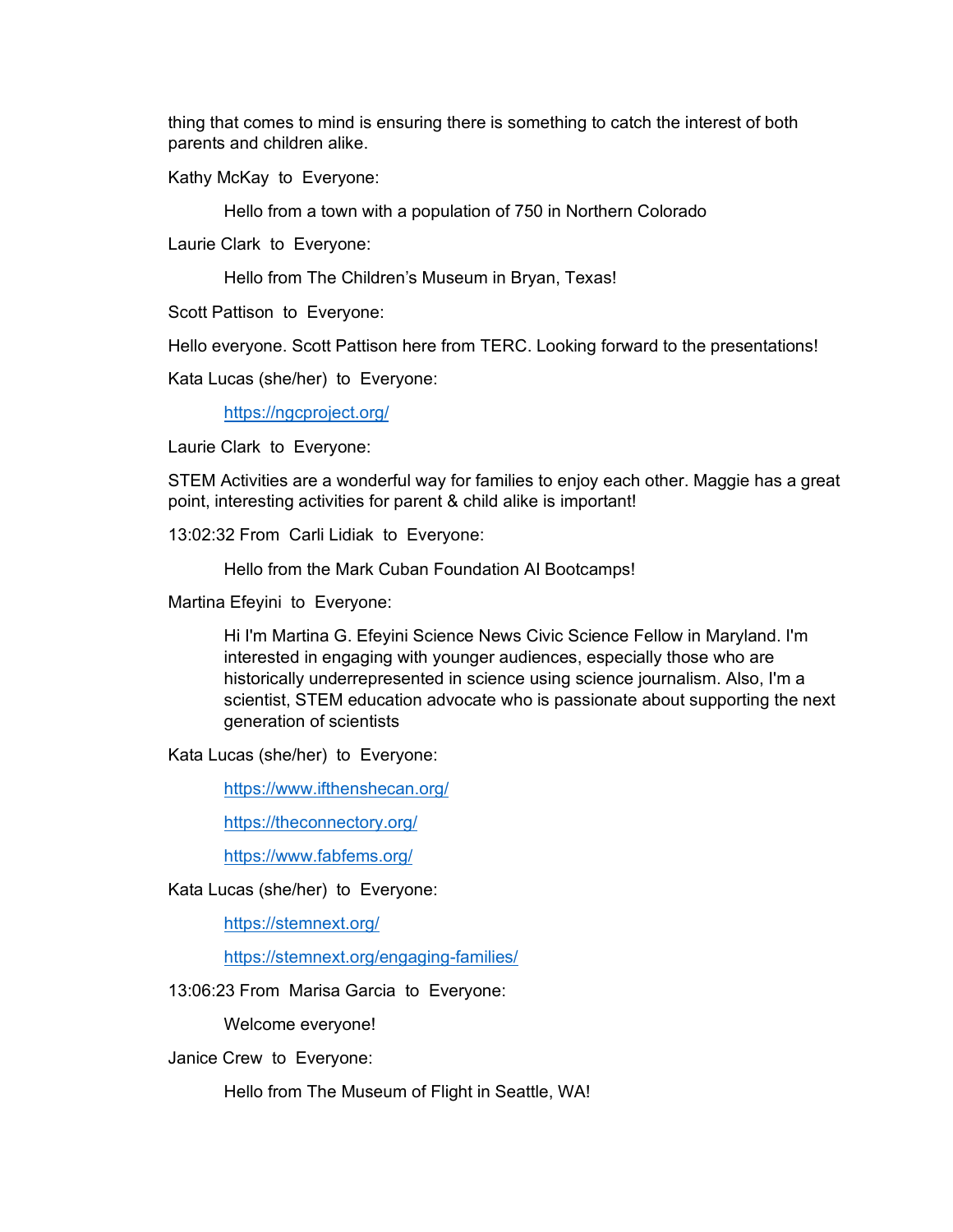Marisa Garcia to Everyone:

Please feel free to ask questions here in the chat, we will have time for Q&A at end of the session

Marisa Garcia to Everyone:

We will share the slides with everyone who registered

beth joyave to Everyone:

Thank you for sharing these slides!

Marisa Garcia to Everyone:

<https://nysci.org/>

Marisa Garcia to Everyone:

@beth you're welcome!

Marisa Garcia to Everyone:

materials literacy! I love that

i could see this being helpful even with older kids

Linda Kekelis to Everyone:

Delia -- I can't wait to try these ideas and materials with my grand kiddies!

Marisa Garcia to Everyone:

good problem-solving!

Martina Efeyini to Everyone:

I love this. :-)

Kata Lucas (she/her) to Everyone:

Such a great example!

Trinia to Everyone:

Wonderful program!

Marisa Garcia to Everyone:

Right! we all use so many STEM tools everyday, i love the idea of giving families the power to recognize and use the everyday STEM tools in their lives

Marisa Garcia to Everyone:

elevating those everyday STEM tools! love it

Laurie Clark to Everyone:

Wow! What a tasty STEM engagement success!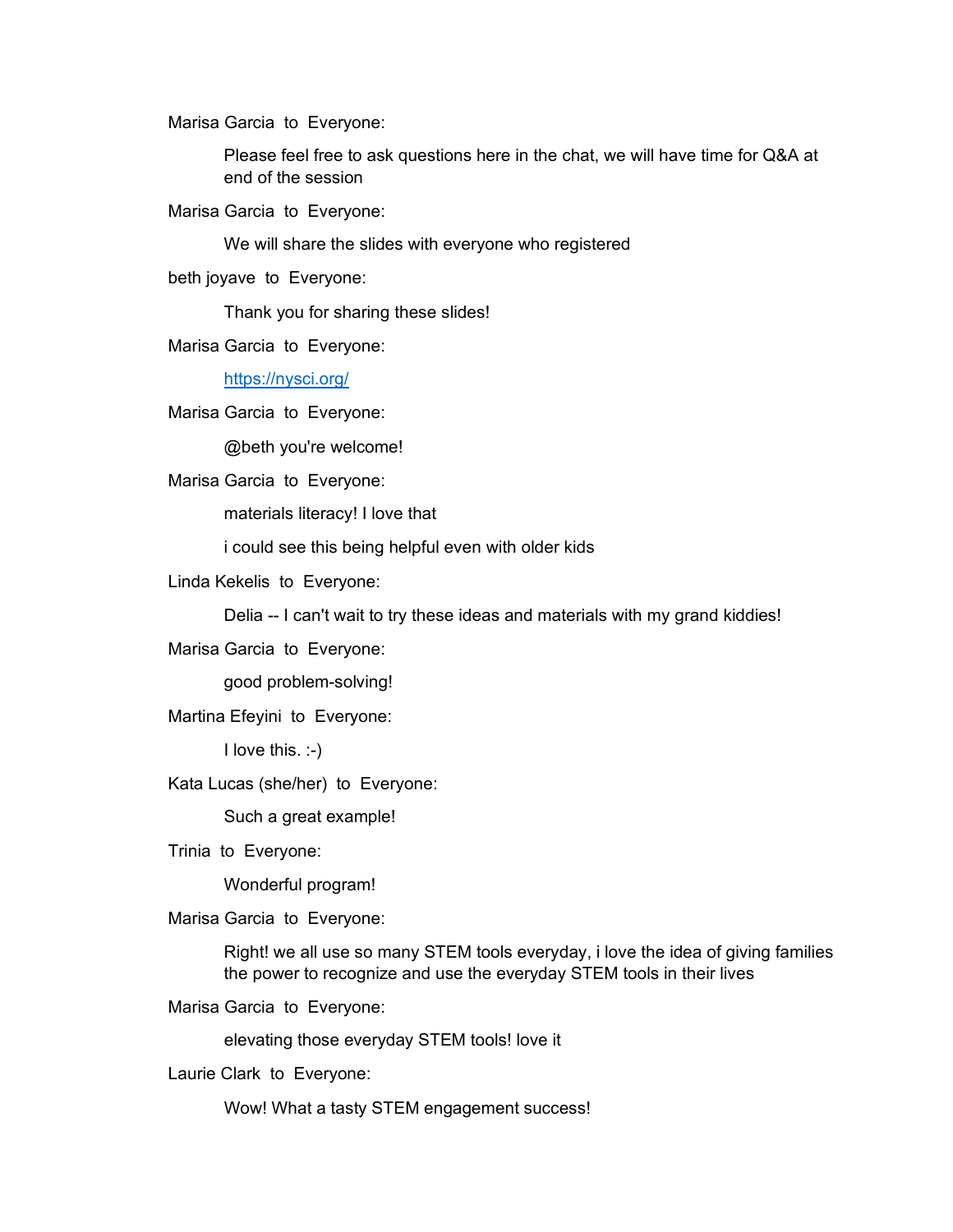Martina Efeyini to Everyone:

Thank you Delia for your work! cultural relevancy and science goes hand and hand

beth joyave to Everyone:

What a fabulous memory these families now have!

Irma Torres-Catanach to Everyone:

Wonderful! Building trust is key in building these relationships and these events.

Marisa Garcia to Everyone:

<https://www.terc.edu/>

Marisa Garcia to Everyone:

A quick reminder that you can ask questions for any of our speakers here in the chat. We will have time for Q&A at the end

Linda Kekelis to Everyone:

So great to see your work and research with families with young children, Smirla.

Scott Pattison to Everyone:

It's an honor to work with you, Smirla! Here's more info about the Head Start on Engineering project for those who are interested: https://www.terc.edu/hse/

Marisa Garcia to Everyone:

Hello, Scott! Thanks for joining today. We're thrilled to have Smirla sharing about the work of TERC

Scott Pattison to Everyone:

Thanks, Marisa!

Marisa Garcia to Everyone:

well said, Smirla. I appreciate that point about common goals

Marisa Garcia to Everyone:

a creative use of Zoom to collect data! i hadn't thought of that

Linda Kekelis to Everyone:

I appreciate getting ongoing feedback on resources in development. Families often shine a light on program elements that work or need changes. I love hearing your research process, Smirla.

Delia Meza to Everyone:

that's great to support parents during the entire experience!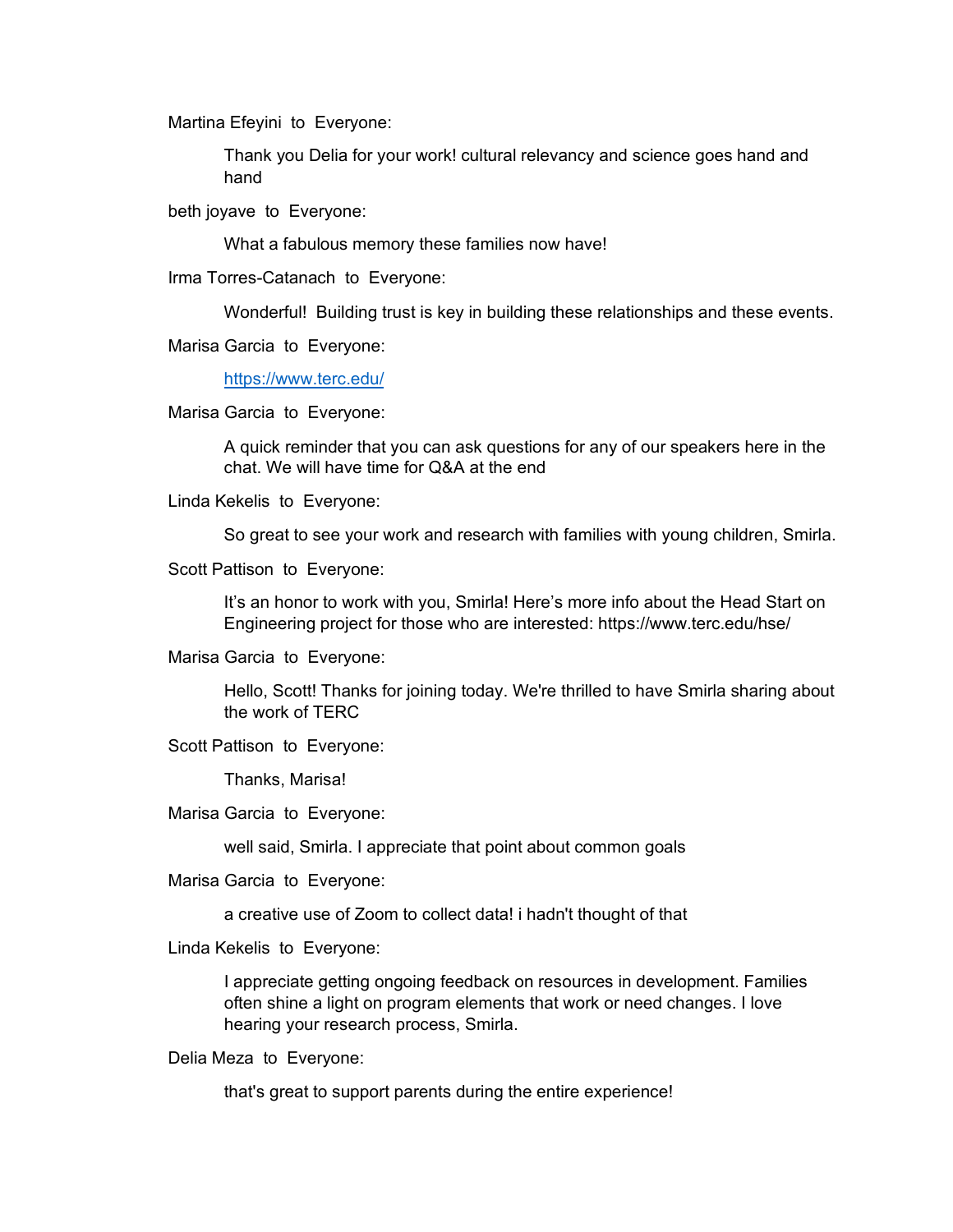Marisa Garcia to Everyone:

authentic involvement of families in research seems so important. Thank you for sharing some ways you do this at TERC

Irma Torres-Catanach to Everyone:

How do you engage public school systems, particularly middle or high schools, to engage families in STEM - beyond the one STEM night a year? Thank you.

Michelle Green to Everyone:

I have seen the statistic that 95% of lifelong learning happens OUTSIDE the classroom. Informal learning and experiences have a huge impact.

Kata Lucas (she/her) to Everyone:

Thank you, Irma. Passing your question along.

conroyc to Everyone:

Thank you! This was a great webinar :)

Shucha to Everyone:

That was a great question!

Martina Efeyini to Everyone:

This was a great webinar!

Rachel Harrington-Nauticus to Everyone:

Some parents feel what their middle/high schoolers are learning is more advanced than their own learning skills so an activity that allows the kids to "teach" the parents is a fun role reversal

Marisa Garcia to Everyone:

good point, Rachel!

Kata Lucas (she/her) to Everyone:

Great question, Martina!

Smirla Ramos to Everyone:

<https://www.childtrends.org/>

Kata Lucas (she/her) to Everyone:

<https://www.informalscience.org/>

Jamie to Everyone:

love the idea of using familiar tools like the tortilla press!

Marisa Garcia to Everyone: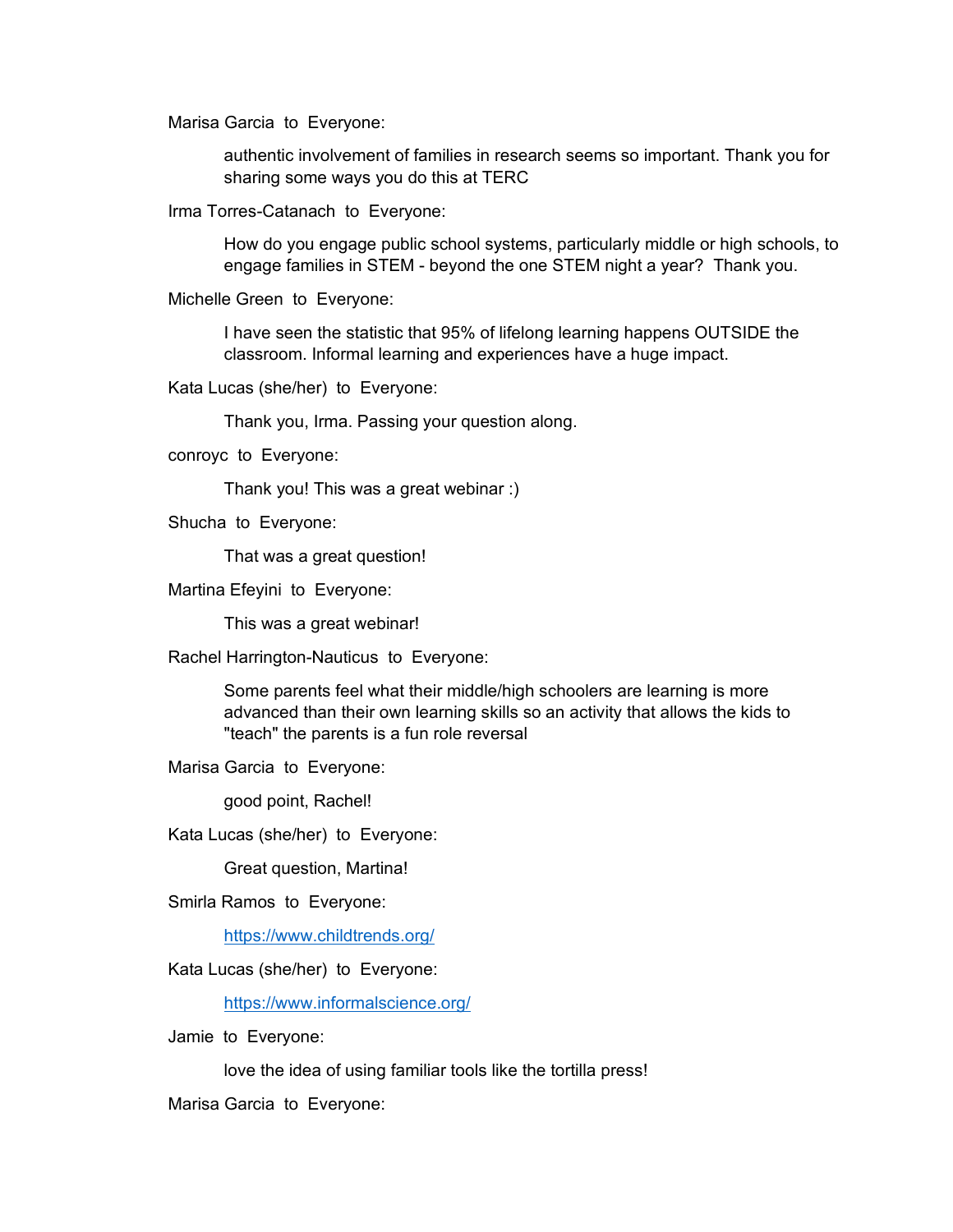highlighting everyday STEM tools

Aniyah Syl to Everyone:

discuss ways to incorporate diverse backgrounds into our programs - Learned wonderful examples today

soniat to Everyone:

Build relationships with families in our community

Janice Crew to Everyone:

Setting up some family conversation nights with our student's families.

Jenni Gordon Peoria Library to Everyone:

Using familiar tools, connecting things families use already with new science ideas

Michelle Green to Everyone:

I am working on a training for our families and educators about informal learning and why it is important

Maggie McClain (she/her)- Nauticus to Everyone:

We really liked materials literacy! Can empower more STEM exploration when you know you have the materials in your own home.

Irma Torres-Catanach to Everyone:

I will make connections with one of our grant partners, Upward Bound, to think about a project to build family engagement at one high school

Jennie Mathur to Everyone:

Not looking to fill gaps when it comes to working with families

Martina Efeyini to Everyone:

checking out the resources that were just recommended to me and finding ways to gain youth voice and using more science news media literacy in my work

Kathy McKay to Everyone:

I love doing the FrankenToy idea. Appropriate for all ages, abilities and cultures.

Linda Kekelis to Everyone:

Please keep in touch and share what you are doing and learning in family engagement.

Shucha to Everyone:

Thinking of how we can build a platform that can bring families together cross the countries to improve youth STEM education